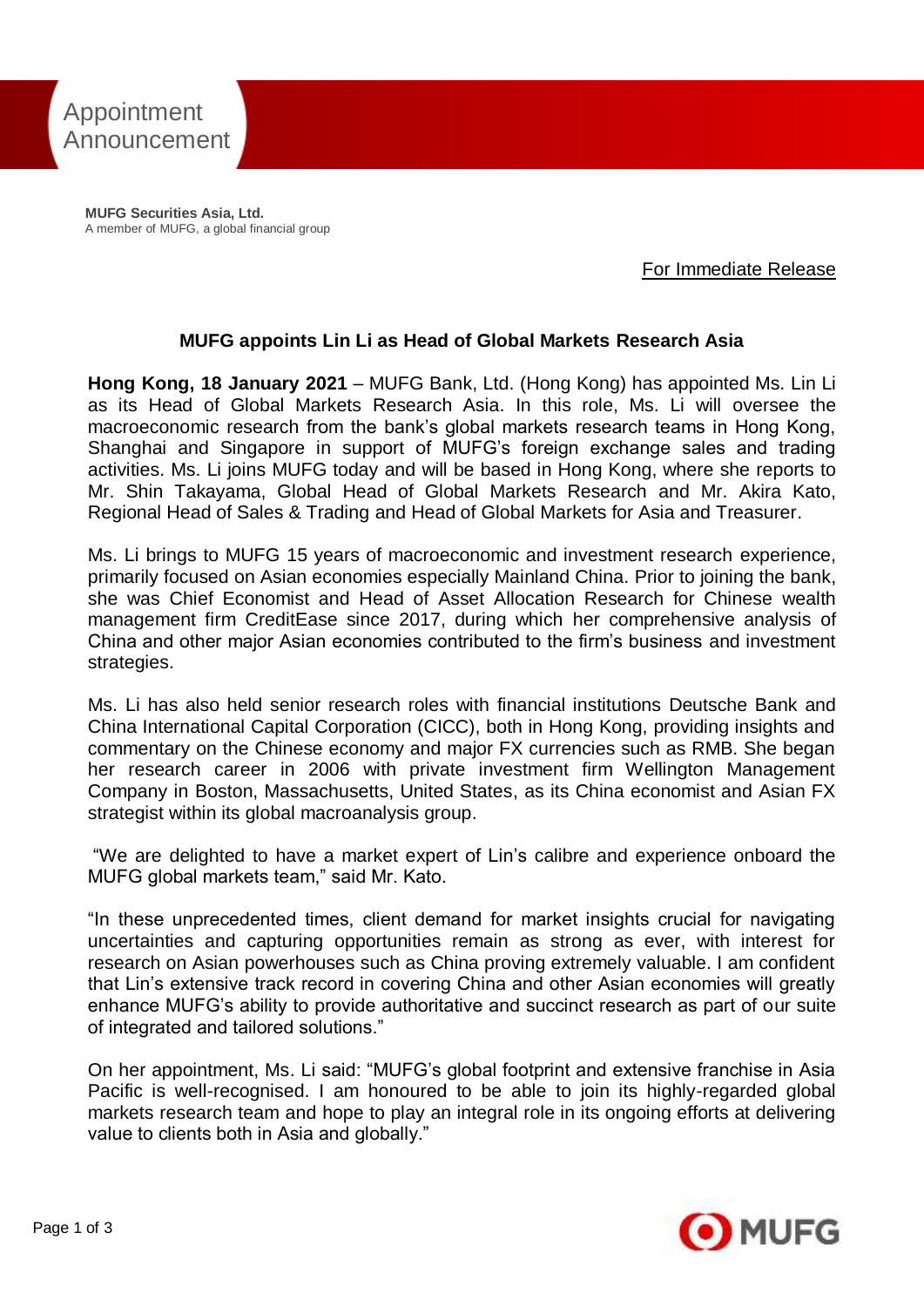# Appointment Announcement



**Ms. Lin Li (**李琳**)** Managing Director Head of Global Markets Research Asia Global Markets Division for Asia MUFG Bank, Ltd.

#### \*\*\*\*\*\*\*\*\*\*\*\*\*\*\*\*\*\*\*\*\*\*\*\*\*\*\*\*\*\*\*\*\*\*\*\*\*\*\*\*\*\*\*\*\*\*\*\*\*\*\*\*\*\*\*\*\*\*\*\*\*\*\*\*\*\*\*\*\*\*\*\*\*\*\*\*\*\*\*\*\*\*\*\*\*\*\*\*\*\*\*\*\*\*\*\*\*\*\*

### **About MUFG**

Mitsubishi UFJ Financial Group, Inc. (MUFG) is one of the world's leading financial groups. Headquartered in Tokyo and with over 360 years of history, MUFG has a global network with over 2,700 locations in more than 50 markets. The Group has over 180,000 employees and offers services including commercial banking, trust banking, securities, credit cards, consumer finance, asset management, and leasing.

The Group aims to "be the world's most trusted financial group" through close collaboration among our operating companies and flexibly respond to all of the financial needs of our customers, serving society, and fostering shared and sustainable growth for a better world. MUFG's shares trade on the Tokyo, Nagoya, and New York stock exchanges.

MUFG Bank, Ltd. is Japan's premier bank, with a global network spanning more than 50 markets. Outside of Japan, the bank offers an extensive scope of commercial and investment banking products and services to businesses, governments and individuals worldwide.

In Asia, MUFG has a presence across 20 markets – Australia, Bangladesh, Cambodia, China, Hong Kong, Indonesia, India, South Korea, Laos, Malaysia, Mongolia, Myanmar, New Zealand, Pakistan, Philippines, Singapore, Sri Lanka, Taiwan, Thailand and Vietnam.

It has also formed strategic partnerships with some of the most prominent banks in Southeast Asia, further augmenting its unrivalled network across the region – VietinBank in Vietnam, Krungsri in Thailand, Security Bank in the Philippines and Bank Danamon in Indonesia.